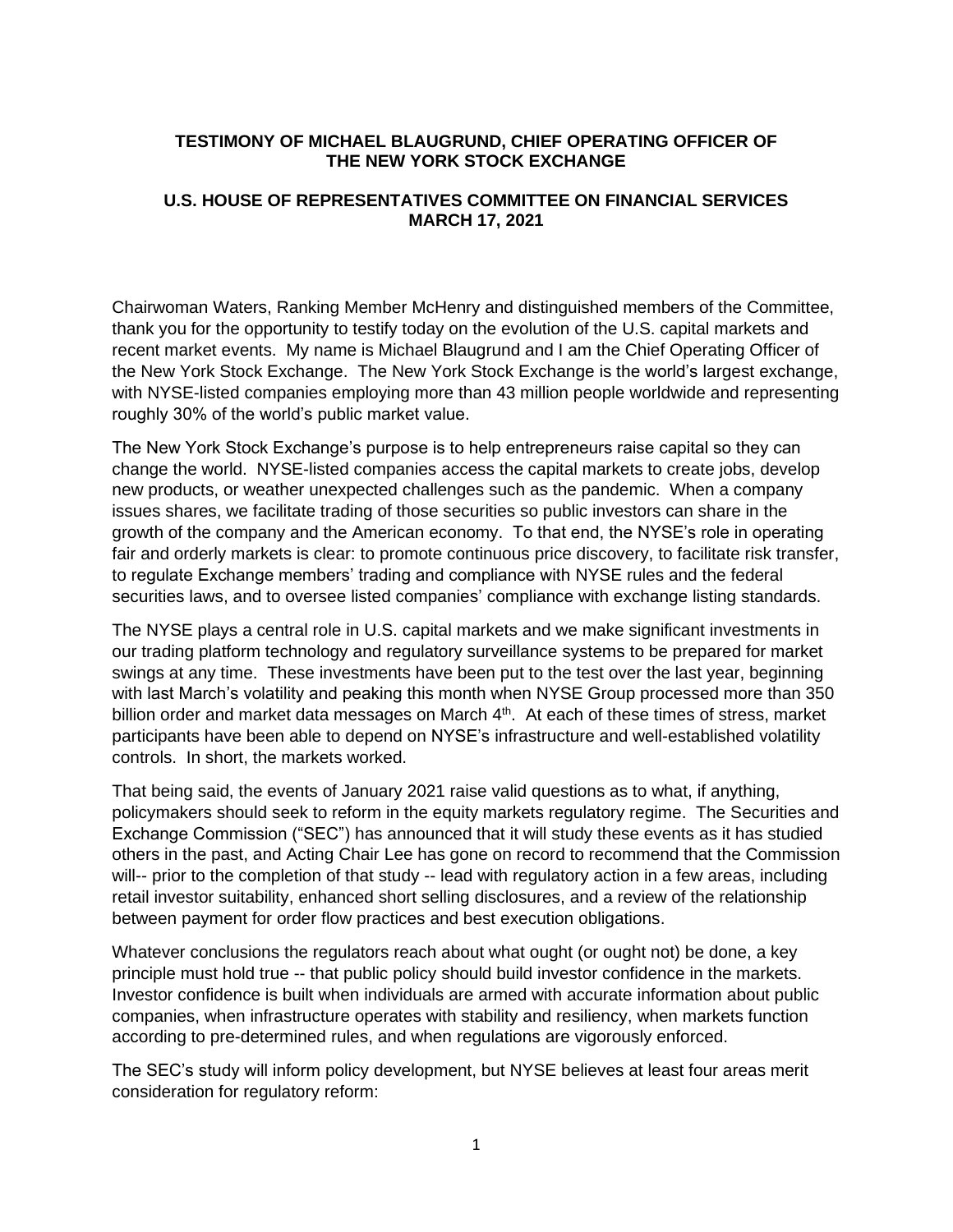## **Modernizing Shareholder Disclosures**

Section 13(f) was adopted by Congress as part of the Securities Acts Amendments of 1975 to create a central repository of historical and current data about the investment activities of institutional investment managers. Put simply, investment managers with at least \$100 million in equity securities holdings must file quarterly reports on Form 13F detailing their long positions in equities and listed options. These reports are due within 45 days of the end of the calendar quarter and are designed to provide the Commission, issuers, and the investing public with information to make more informed decisions about how to regulate, engage with shareholders, and invest in public companies.

At the NYSE, we sit at the nexus of issuers and investors, and both groups have strong feelings about 13F disclosures. Corporate issuers feel that the current limited frequency and lengthy lag time for 13F reporting prevent them from engaging productively and efficiently with their investor base. By contrast, institutional investors are concerned that more frequent or timely disclosures would erode the value of their fundamental research by allowing other investors to free-ride off of their investment decisions, particularly if they have not yet fully established their intended position in a given security at the time of their 13F disclosure.

We have facilitated joint discussions with representatives of both these groups in hopes of identifying a constructive middle ground. Based on this dialogue, we believe the SEC should consider shortening the delay for 13F reporting from 45 days after the quarter. Additionally, because issuers have a special interest in knowing who their owners are, the SEC should consider mechanisms to complement the public 13F filing process that enable direct disclosures to corporate issuers when a reportable position is established or fully divested. Potential information disparities could be addressed by leveraging blackout periods for corporate issuers when they choose to access the information.

# **Providing Transparency for Securities Lending**

Short selling is an essential practice for liquidity, price discovery and risk management, but the securities lending market on which it depends is opaque and inefficient. Indeed, research from the Department of Treasury's Office of Financial Research has identified the potential for systemic stability risks associated with securities lending. FINRA collects equity short position information from its member firms twice a month, but this aggregate data is insufficient for market participants or regulators to understand how supply and demand are changing for stock loans in an actionable fashion.

By contrast, for decades investors have benefited from the real-time reporting of trades and quotes for securities transactions on the Consolidated Tape for the equities market. The Consolidated Tape provides a simple, low-cost mechanism for investors and issuers to understand the prevailing market dynamics for securities trading.

The SEC should consider establishing an analogous Consolidated Tape for securities lending. A system that provided for publishing the quantity, fees and/or rebates, duration and other material terms for each stock loan without attribution would provide issuers, investors and regulators the necessary data to better assess the risk and return of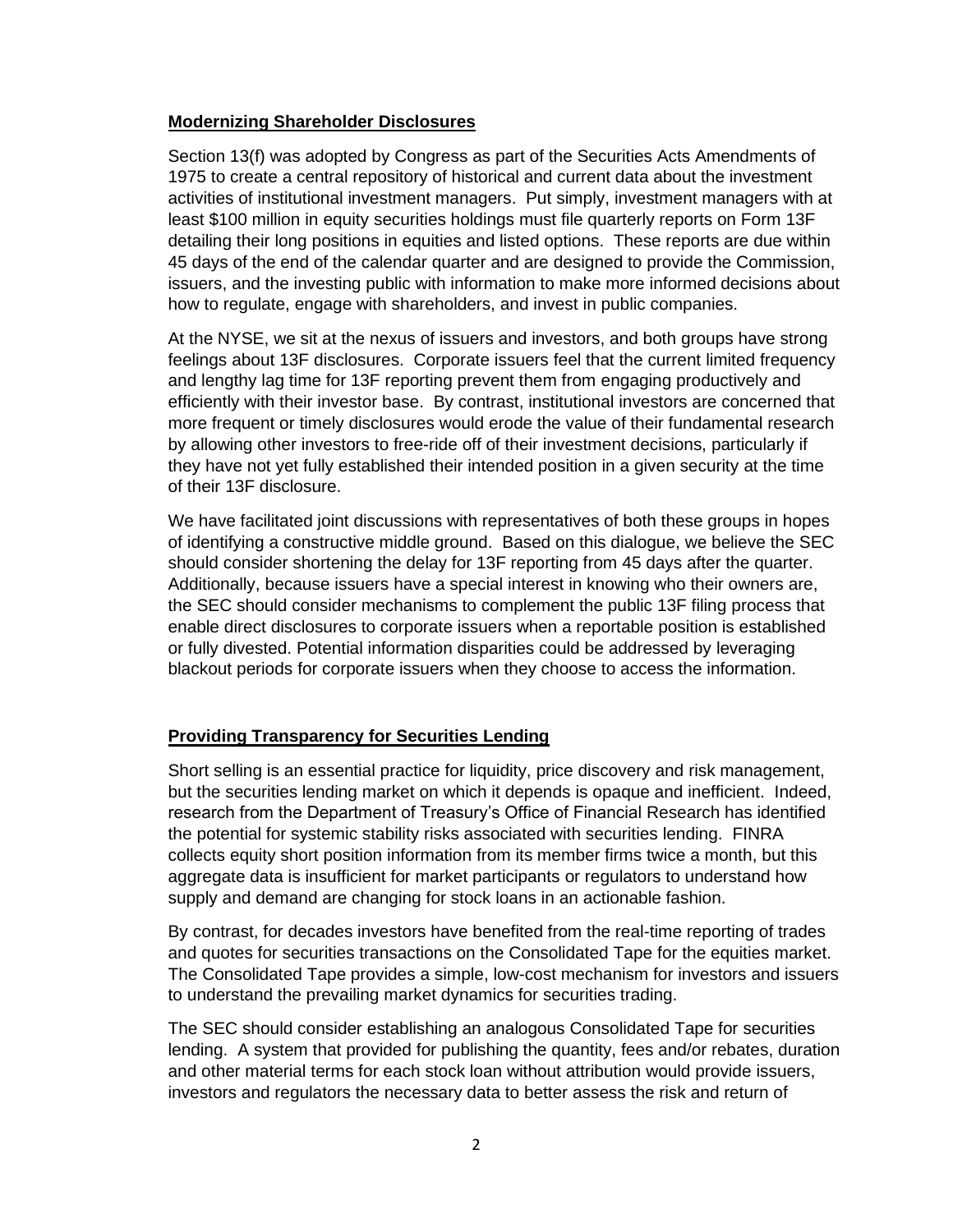establishing a short position, while protecting the identity and intellectual property of any individual market participant. At a minimum, stock loan information should be collected by the Commission and considered for public dissemination in the future.

Section 984(b) of the Dodd-Frank Act provides a sensible framework for the SEC to tackle the issue of stock lending transparency. Section 984(b) of Dodd-Frank directed the SEC -- not later than 2 years from the date of enactment -- to promulgate rules that are designed to increase the transparency of information available to brokers, dealers, and investors with respect to the loan or borrowing of securities. The SEC advanced aspects of Section 984 in crafting requirements for certain investment funds but has yet to address requirements for broker-dealers in this area. Establishing a Consolidated Tape for securities lending is a common sense way to bring more transparency to this dark area of the market.

#### **Eliminating Competitive Barriers for Public Investors**

Transparent, public markets are critical to the success of the U.S. equity markets. Exchange quotations drive price discovery, and market participants bid at higher prices and offer to sell at lower prices when they have a reasonable expectation that their displayed price will attract a broad range of investors with different investment time horizons.

Because it is typically uncorrelated with other asset prices and held for the long-term, self-directed retail order flow represents one of the most sought-after classes of trading counterparty. Over the past year, retail flow has also been the fastest growing segment of the market. It is encouraging to see increased and broadening participation in investing, as public markets are a powerful mechanism for democratizing participation in economic growth and reducing economic inequality.

The vast majority of self-directed retail order flow, however, never makes it to the public market. Instead, retail orders are typically routed to a broker-dealer "wholesaler" for internalization, a process that guarantees an execution to the retail customer in exchange for granting the wholesaler an opportunity to trade with the order before other market participants. Internalization is beneficial to the individual retail investor if the execution results in meaningful price improvement relative to the public market, which it often does. However, internalization deprives investors in the public markets the opportunity to interact with those orders, resulting in "inaccessible liquidity" for large institutional investors.

Under today's regulatory framework, the proportion of trading on public exchanges is at an all-time low. In fact, at the end of last year, on some days more shares were executed in private, dark venues than on lit, public exchanges with displayed price discovery. Trading in securities with a higher level of retail participation may have 60- 70% of their shares traded in the dark.

Investors trading on public exchanges, including the NYSE, have a limited ability to compete for much of the retail volume executed by wholesalers. In large part, this is due to the difference in the regulatory framework for broker-dealers and exchanges. For